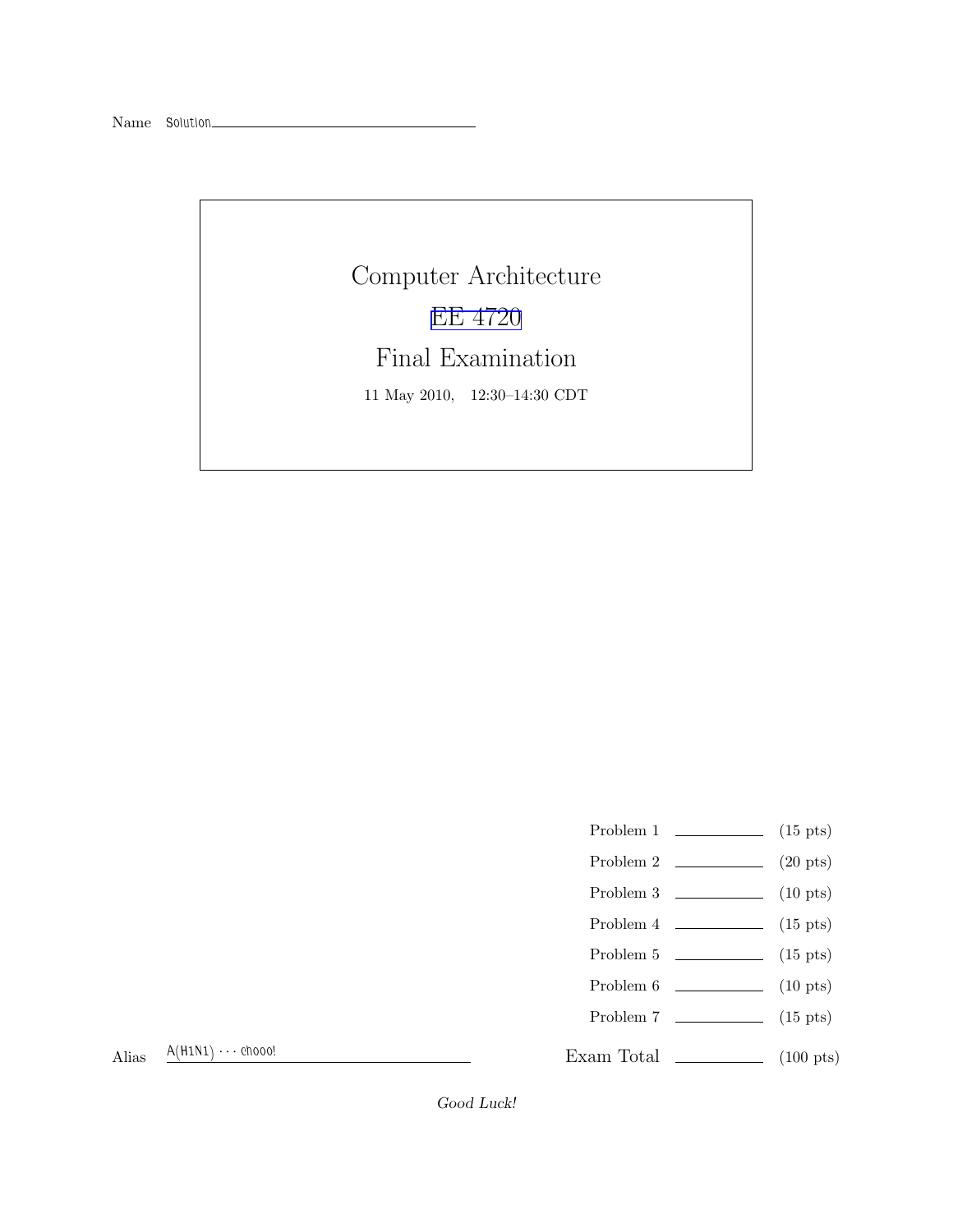Problem 1: (15 pts) The statically scheduled MIPS implementation including the floating-point pipeline is illustrated below.



(a) Consider the instruction mtc1 f2, r4. On the diagram above show the path taken by the data on its trip from r4 to f2.

 $\triangledown$  Show path taken by value using a squiggly line on the diagram above.

The path is highlighted in red with dashes instead of squiggles. Note that  $m$ tc1 uses the rt field for the integer register. The ALU will set its output to the value at its lower input.

(b) The control logic for the FP pipeline needs only a small change to handle mtc1. Make that change above. (This has nothing to do with the bypass problem below.)

 $\triangledown$  Control logic for  $m \texttt{tcl}$  in diagram above. (Ignore bypasses.)

Change appears in green. Both the lwc1 and mtc1 instructions take a value from the integer pipeline and write it to the FP register file in the integer WB stage. So for detecting WF structural hazards the same logic can be used with the addition of a box for detecting the mtc1 opcode.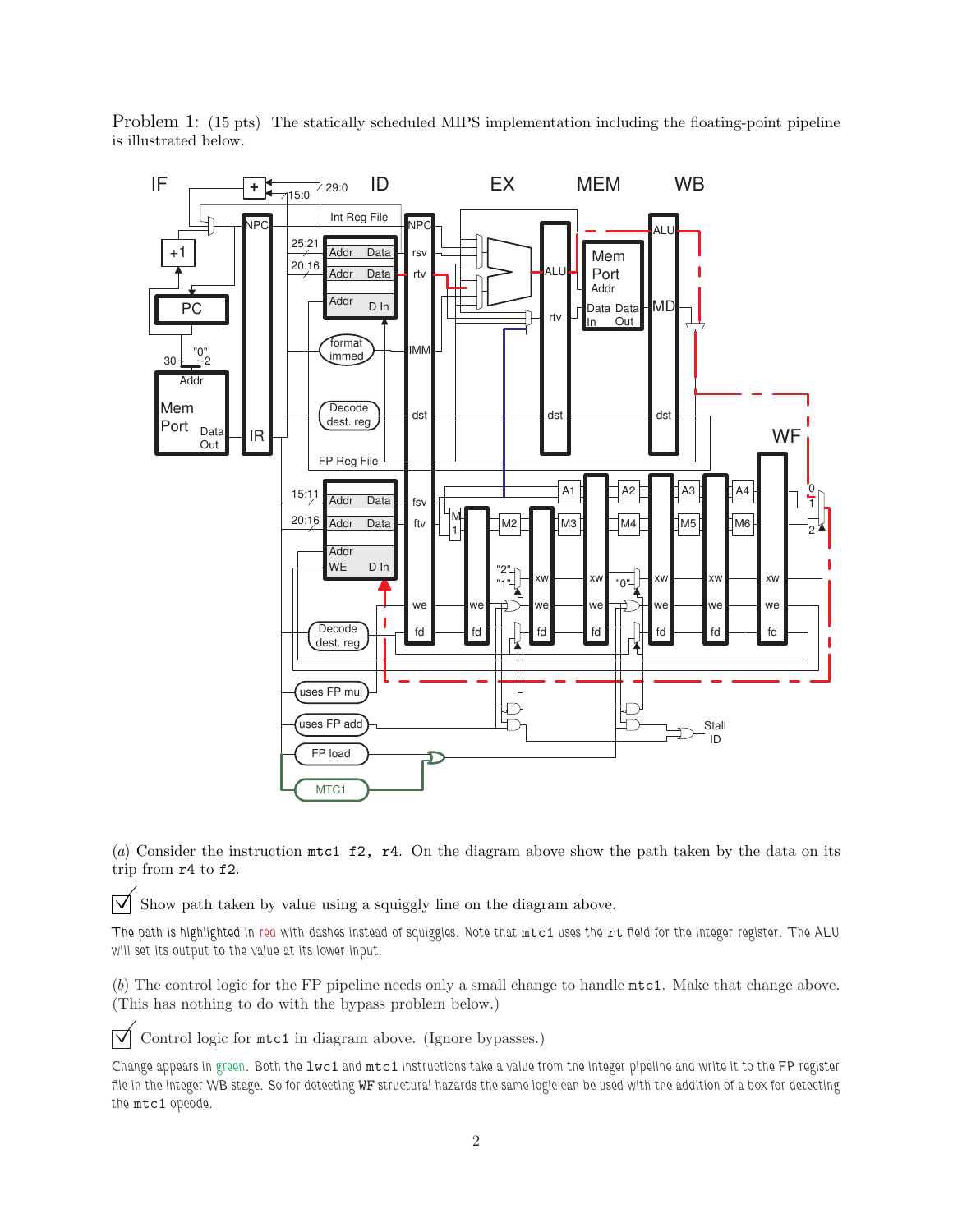(c) Add the hardware needed to implement swc1. Add only datapath, not control logic.

 $\sqrt{\phantom{a}}$  Datapath for swc1.

The added hardware will provide a way for a value read from the FP register file to hop over to the "Data In" connection on the ME-stage memory port. The EX stage is the critical-path friendly place to do that, the change appears in blue.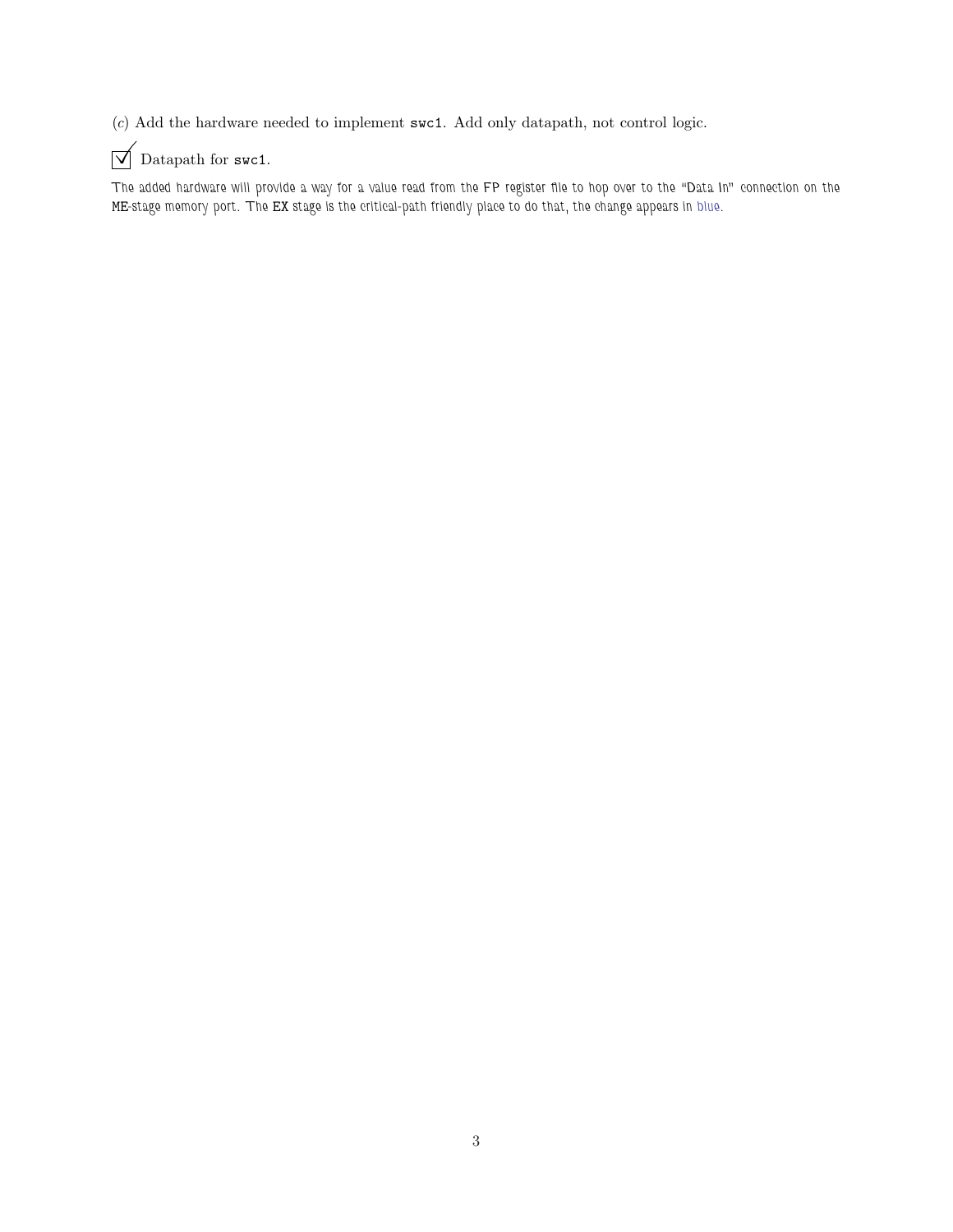Problem 1, continued:

# Cycle 0 1 2 3 4 5 6 7 8 9 10 11 12 13 lui r1, 0x4593 IF ID EX ME WB ori r1, r1, 0x819c IF ID EX ME WB mtc1 f1, r1 IF ID EX ME WF add.s f2, f2, f1 IF ID A1 A2 A3 A4 WF mtc1 f4, r4 IF ID EX ME WF sub.s f6, f4, f1 IF ID A1 A2 A3 A4 WF swc1 f6, 0(r5) TF ID -------> EX ME WF # Cycle 0 1 2 3 4 5 6 7 8 9 10 11 12 13

(d) The code fragment execution (pipeline diagram) above could not occur on the pipeline above because certain bypass paths are needed.

 $\triangledown$  Add those bypass paths for the code above.

The bypass paths appear in blue in the diagram below.

 $\triangledown$  Show the cycle in which each added bypass path is used by the code above.

See the blue circles in the diagram below.

(e) Add control logic needed to detect the bypass used from mtc1 to sub.s. The logic should deliver a signal, BYPASS, to the stage containing the bypass multiplexors. The BYPASS signal should be true if the bypass is needed.

 $\triangledown$  Logic generating mtc1 to sub.s bypass signal.

Solution appears in red below; the green changes are from part (b). The dependence is detected by the  $\equiv$  box, comparing the fs source of the instruction in ID (register  $f4$  of the sub.s, compared in cycle 6) to the destination of whatever instruction is two stages from WF, that would be the mtc1 in the example (also during cycle 6). The comparison unit output is connected to an AND gate which makes sure that there is an mtc1 two stages from WF. (Just checking we would tell us that something is two stages from WF, but for our purposes we need to know whether it's an  $m \text{t}$  because that is the only instruction that can use the bypass path.) The problem just asked for a signal named BYPASS, not that it be connected to anything, but the solution goes a bit further showing that BYPASS is connected to the ID/EX latch. Connecting BYPASS directly to the added fsv multiplexor would be wrong.

Diagram on next page.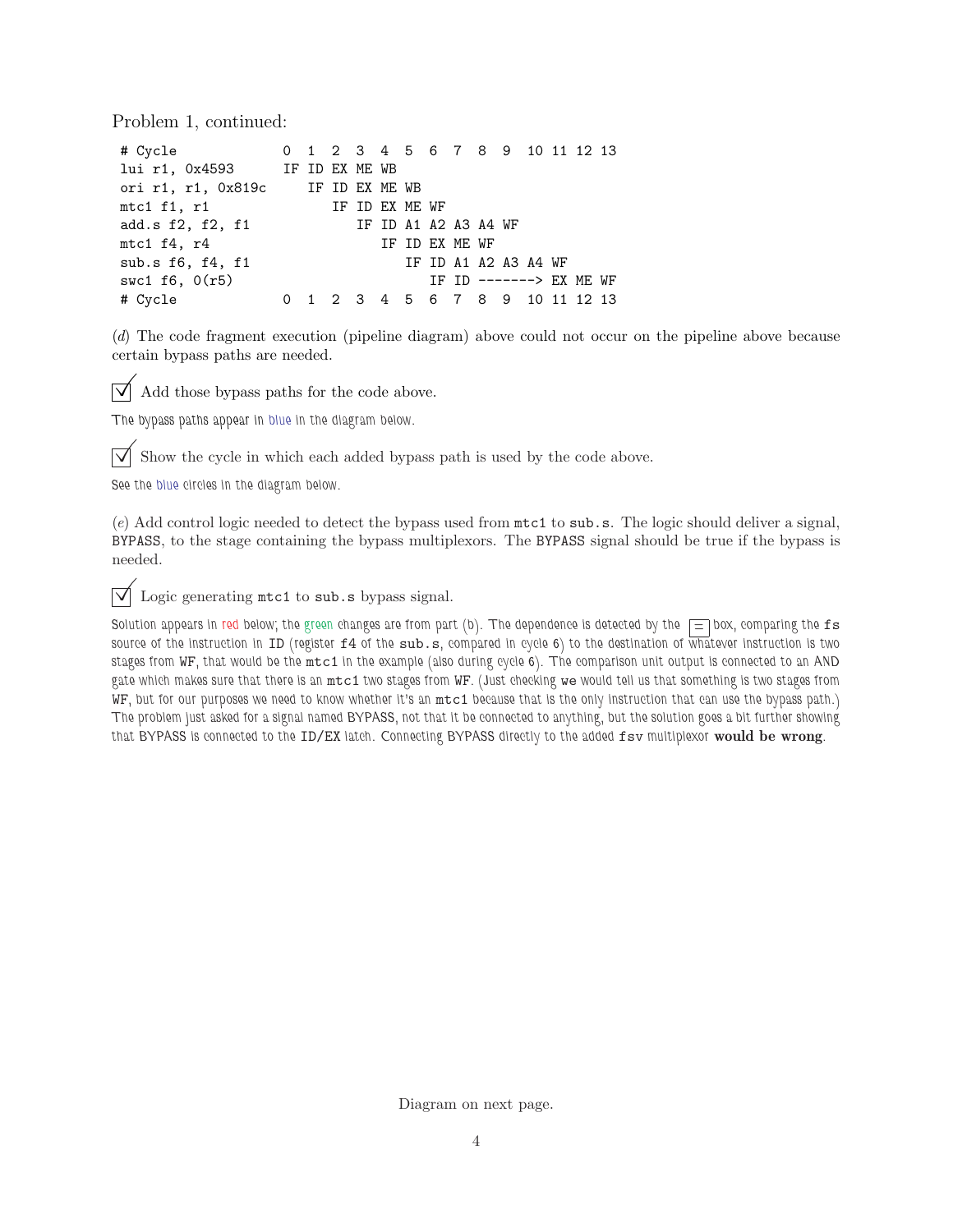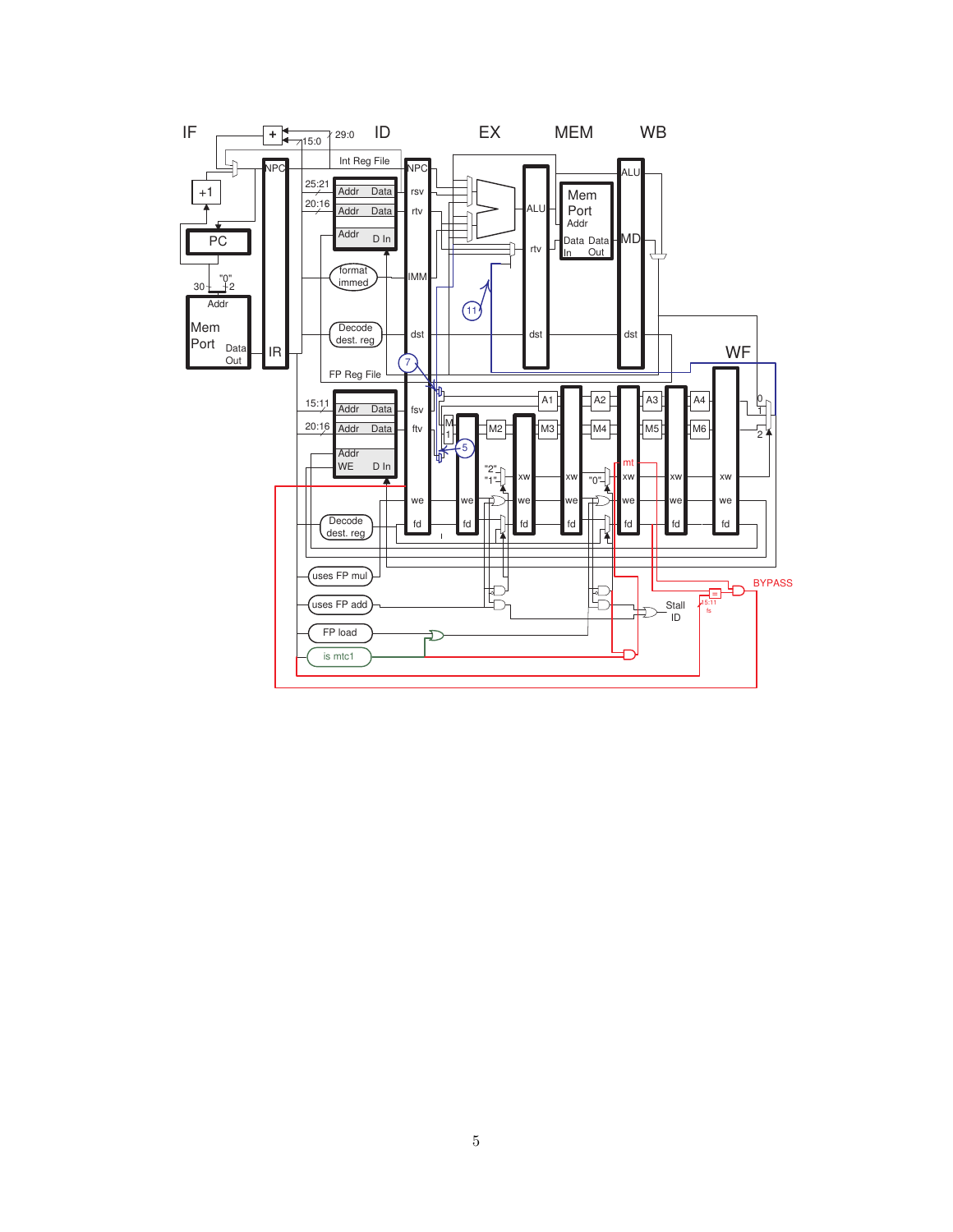Problem 2: (20 pts) Code producing the branch patterns shown below is to run on three systems, each with a different branch predictor. All systems use a  $2^{14}$ -entry BHT. One system uses a bimodal predictor, one system uses a local predictor with a 16-outcome local history, and one system uses a global predictor with a 16-outcome global history.

Branch B1 is random, and can be described by a Bernoulli random variable with  $p = .5$ . The outcome of branch B3 will always be the same as the most recent outcome of branch B1. (That is, if an execution of B1 is taken, the next execution of B3 will be taken.) Branch B2 has a repeating pattern, it repeats twice below.

|  |  |  |  |  | B2: T N T N N T N N N T T N T N N T N N N T |  |  |  |  |  |  |
|--|--|--|--|--|---------------------------------------------|--|--|--|--|--|--|
|  |  |  |  |  |                                             |  |  |  |  |  |  |
|  |  |  |  |  |                                             |  |  |  |  |  |  |

For the questions below accuracy is after warmup.

What is the accuracy of the bimodal predictor on B2?

The 2-bit counter values are shown below. Note that the same counter value is present at the beginning and end, so the first occurrence of the pattern can be used to compute the prediction ratio. That would be an unimpressive  $\left|\frac{4}{10}=.4\right|(40\%).$ 

# SOLUTION Work 1 2 1 2 1 0 1 0 0 0 1 <-- Counter values B2: T N T N N T N N N T T N T N N T N N N T x x x x x x <-- Prediction outcome.

What is the accuracy of the bimodal predictor on B3?

The branch is random and uncorrelated with itself so there is no way prediction accuracy can be anything other than  $\boxed{.5}$ 

 $\triangledown$  What is the accuracy of the local predictor on B2?

The pattern length is ten outcomes, which can easily fit within the 16-outcome local history, and so the accuracy will be  $\boxed{1}$ 

 $\sqrt{\phantom{a}}$  How small can the local history size be made without affecting the accuracy of branch B2? Explain.

The local history can be as small as 5 outcomes. A local history size of four would be too small, in that case local history pattern NTNN could be followed by both a T or N outcome, precluding 100% accuracy. The table below shows all of the five-outcome patterns that are possible (sorted and original order), followed by the outcome. We know that five are sufficient because each distinct history is followed by only one possible outcome.

|              | $---Sorted---$ |              | -- Original Order-- |
|--------------|----------------|--------------|---------------------|
| Hist         | Outcome        | Hist         | Outcome             |
| NNNTT        | N              | TNTNN        | т                   |
| NNTNN        | N              | NTNNT        | N                   |
| NNTTN        | Т              | TNNTN        | N                   |
| <b>NTNNN</b> | т              | <b>NNTNN</b> | N                   |
| NTNNT        | N              | <b>NTNNN</b> | т                   |
| NTTNT        | N              | TNNNT        | т                   |
| TNNNT        | т              | NNNTT        | N                   |
| TNNTN        | N              | NNTTN        | т                   |
| TNTNN        | Т              | NTTNT        | N                   |
| TNTNN        | Т              | TTNTN        | N                   |
| TTNTN        | N              | TNTNN        | т                   |

 $\triangledown$  What is the accuracy of the local predictor on B3?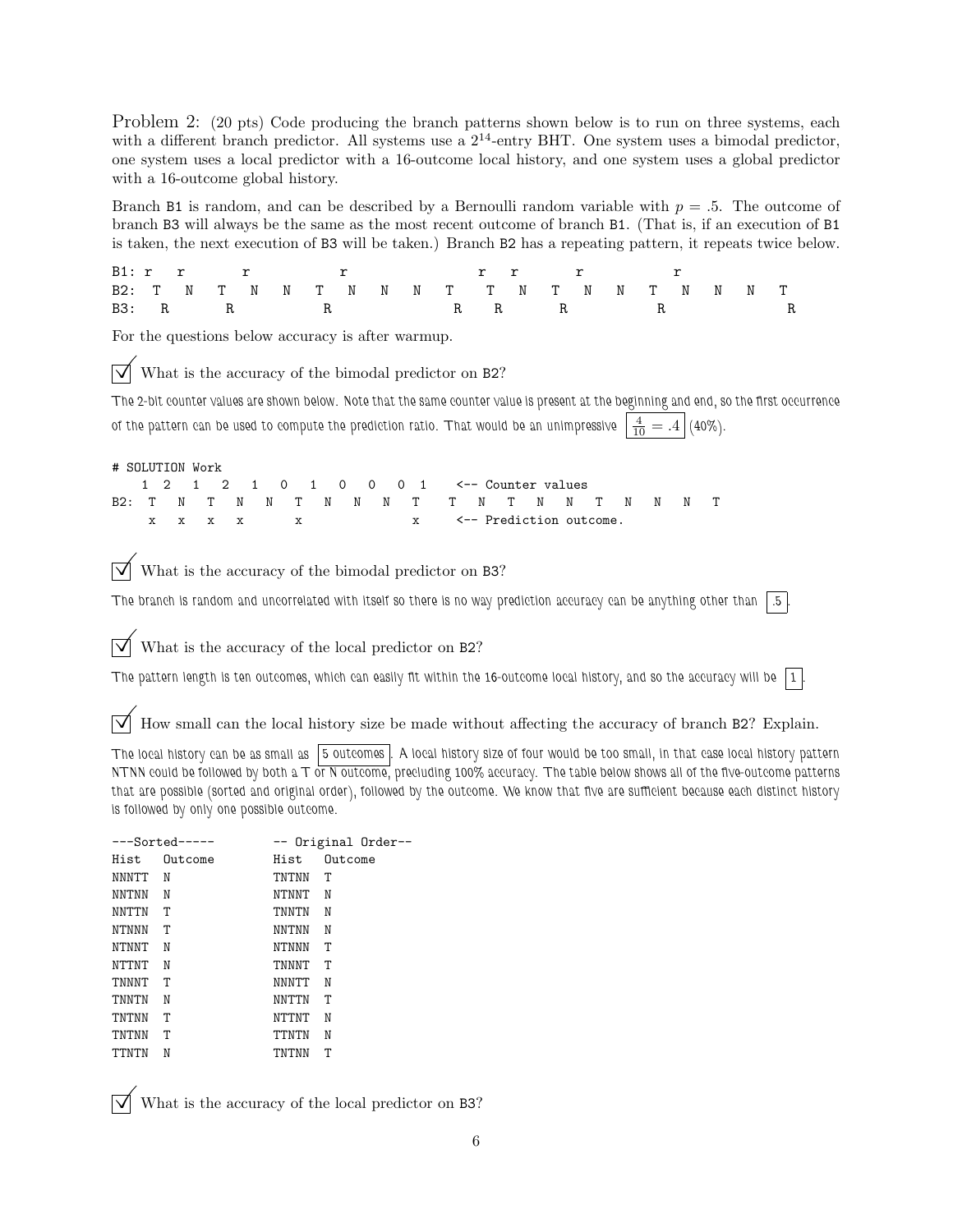The local predictor can only "see" B3 and so is just as helpless as the bimodal predictor, the accuracy will be  $.5$ 

 $\triangledown$  What is the accuracy of the global predictor on B3?

Branch B3 is perfectly correlated with B1, and the global predictor can "see" B1, thanks to the generous 16-outcome global history register. So after warmup accuracy will be 100%

 How small can the global history size be made without affecting the accuracy of branch B3? Explain. Five outcomes.

Five is the size needed to hold the  $r \, N \, N \, N$  T pattern, which has the longest separation between B1 and B2.

 $\overline{\vee}$  How many PHT entries are used by B2 in the system using the local predictor?

Not counting warmup, ten entries . During warmup up to 15 additional patterns would be used for the first 15 times branch B2 was encountered. What those 15 patterns are is determined by the contents of the local history field in the BHT entry for B2 before B2 was first executed. That local history field might contain the outcomes for some aliased branch, or else whatever values were set when the power was turned on (random, or perhaps intentionally initialized to 0).

 $\overrightarrow{\mathsf{V}}$  What is the warmup time of the global predictor on branch B3?

There are four patterns of GHR value that will be present when predicting B3, for example, TRrNTRrNNTRrNNNT. The r and R in this pattern can be T or N. If B1 and B3 were not correlated then the six arrs could have  $2^6=64$  possible values. But they are and so the big R will always have the same outcome of the little r to its left. There are two such pairs in the pattern, and two unpaired ars to the total number of instances of this pattern is  $2^4=16$ . Now, assuming that there are 16 instances of each of the remaining three patterns there would be a total of 64 possible GHR values and so 64 PHT entries would be used, each of which requires two updates to warm up in the worst case. The warmup time would then be at least 128 executions of B3.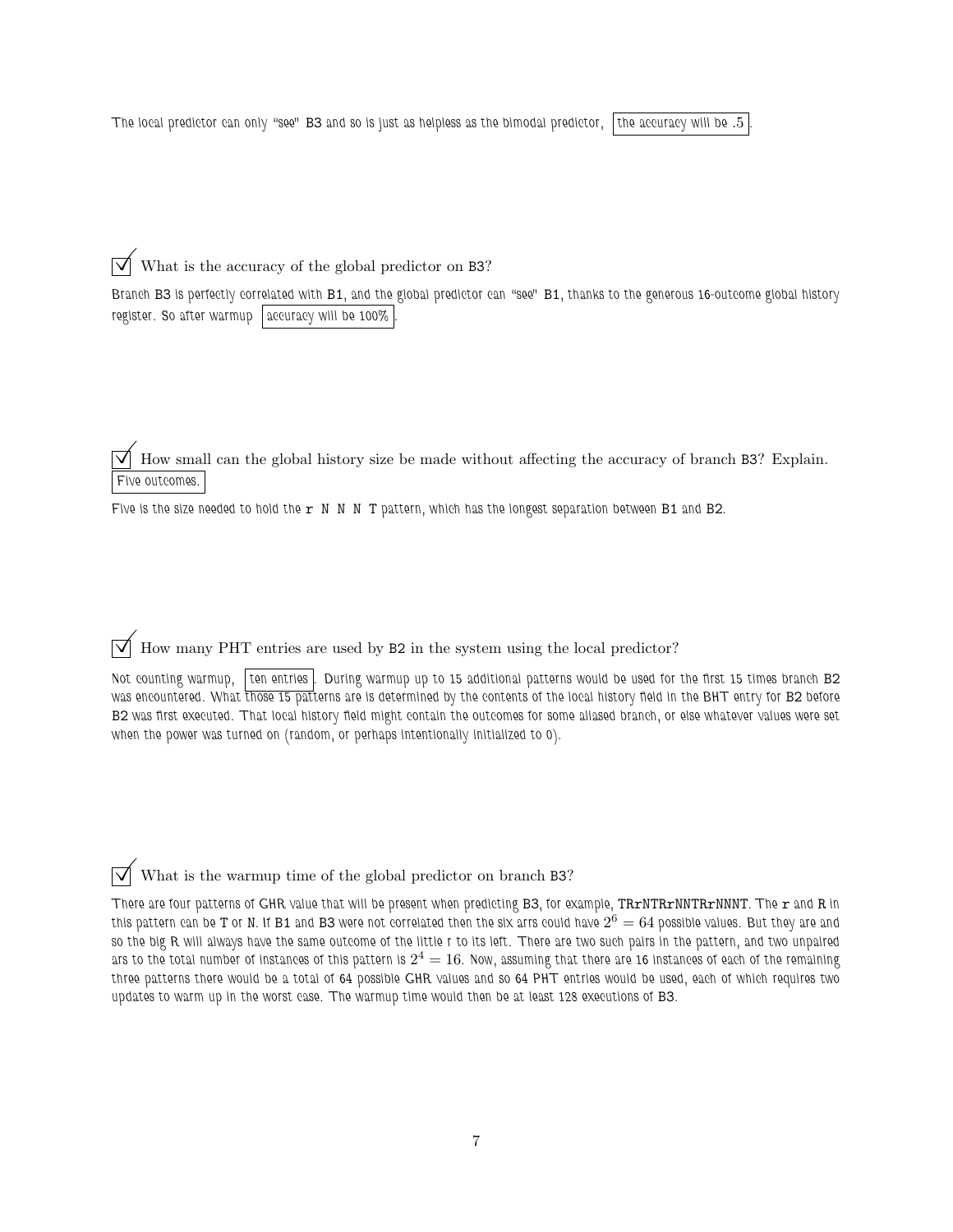Problem 3: (10 pts) Suppose that in a MIPS-I system using a bimodal predictor there were BHT collisions on 5% of the predictions. (A BHT collision occurs when two branches use the same BHT entry.) A BHT entry stores both a 2-bit counter and the branch's 16-bit displacement. Grading Note: The contents of a BHT entry was not in the original exam.

Consider a design alternative in which a tag were used to detect BHT collisions, in the same way a cache uses a tag to detect hits (or misses).

(a) How large would the tag have to be to perfectly detect misses on a MIPS-I system using a  $2^{14}$ -entry BHT?

 $\nabla$  Tag size needed, reason:

The BHT is indexed using the low bits of the branch PC, omitting alignment bits of course. That would be bits 15:2 in this case. The higher bits, 31:16 would form the tag, and so that  $\frac{1}{2}$  tag size would be 16 bits

(b) Suppose that the storage budget for the BHT was fixed at the number of bits in a  $2^{14}$ -entry BHT without tags.

 $\triangledown$  About how many entries would there be in a BHT with tags?

Two solutions appear below. One is for a BHT entry that only stores a 2-bit counter. That was what the original question implied. The second is for a BHT that stores the branch displacement.

 ${\bf Solution\ Ignoring\ Displacement}\colon$  The existing BHT uses  $2^{14}\times 2=2^{15}$  bits. If the BHT held the tag, not just the two bit counter, its capacity would be  $2^x\times 18\approx=2^{\widetilde{x}+4}$  bits, where  $2^x$  is the number of BHT entries. Solving  $2^{x+4}=2^{15}$  for x yields  $x = 11$ , so the tagged BHT would have 2048 entries , one eighth its original size. The net result would be an increase in collisions, but now at least we can detect those collisions. Note: That last sentence needs to be read with an air of foolish confidence.

Solution Using Displacement: An existing BHT entry requires 18 bits, 16 for the displacement and 2 for the counter. Also including the tag would nearly double the size. To keep the costs equal the number of entries in the tagged BHT would have to be halved. Therefore,  $\boxed{\texttt{The tagged BHT}}$  would have  $2^{13} = 8192$  entries.

(c) Based on the answer to the previous part, could we use a tagged BHT if the benefit of detecting collisions were small, moderate, or large?

Benefit needs to be small, medium, or large. Explain.

Solution Ignoring Displacement: With a factor of eight reduction in BHT size the benefit of detecting a collision needs to be large. Extra large, maybe.

Solution Using Displacement: Since the BHT is half the size we would expect more collisions, exactly how much more is hard to say. Therefore there would have to be at least a moderate benefit in doing so.

(d) What is the benefit of detecting BHT collisions on a four-way superscalar statically scheduled MIPS implementation?

 $\sqrt{\phantom{a}}$  Benefit for 4-way MIPS:

Solution Ignoring Displacement: Here we are assuming that a correct branch target is available despite the BHT collision. There is no benefit at all because knowing that there is a collision does not help in making a prediction. It's better to use an unreliable prediction that might be right than to stall the pipeline until the branch resolves (thereby guaranteeing performance loss).

Solution Using Displacement: If there is a BHT collision then the branch displacement is likely wrong. Therefore, predicting the branch taken is likely going to result in a target misprediction. Therefore, on a collision we should predict the branch not taken, which might have just a .5 chance of being correct, but that's better than predicting taken and having a nearly certain chance of getting the target wrong.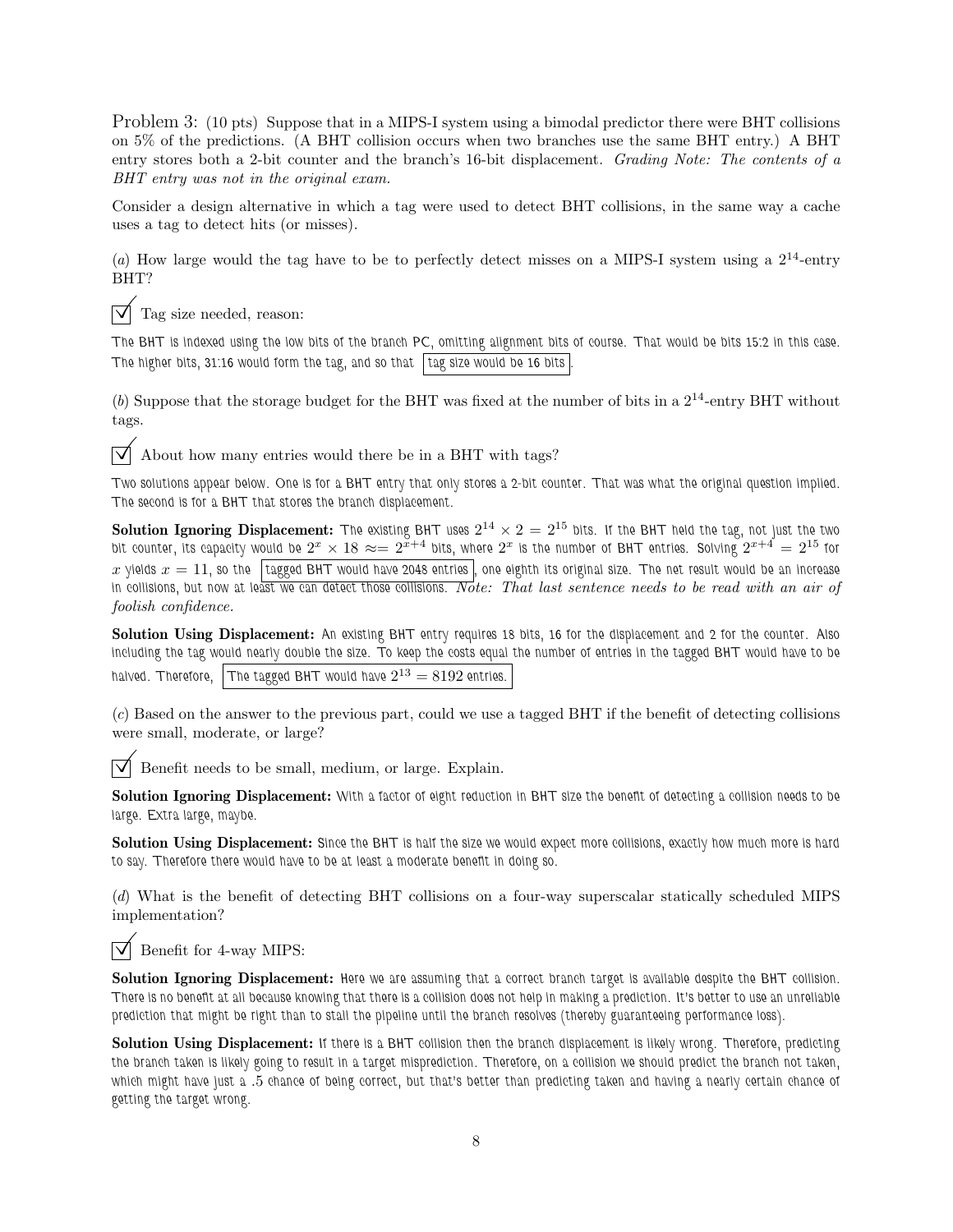Problem 4: (15 pts) The diagram below is for a set-associative cache with a line size of 64 bytes and a tag size of 11 bits. The system has the usual 8-bit characters.

(a) Answer the following, formulæ are fine as long as they consist of grade-time constants.

 $\triangledown$  Fill in the blanks in the diagram.



the capacity of a way is  $2^{21}$  bytes or  $2$  MiB. Since the cache is 2-way the  $\, \big|$  total capacity is  $2^{21} \times 2 = 2^{22}$  characters or  $4$  MiB  $\big|$ 

 Associativity: Associativity is 2

by inspection of the diagram.

 $\triangledown$  Memory Needed to Implement (Indicate Unit!!): It's the cache capacity,  $2^{22}$  characters, plus  $2\times 2^{21-6}\left(32-21+1\right)$  bits.

 $\overrightarrow{\mathcal{A}}$  Show the bit categorization for a direct mapped cache with the same capacity and line size.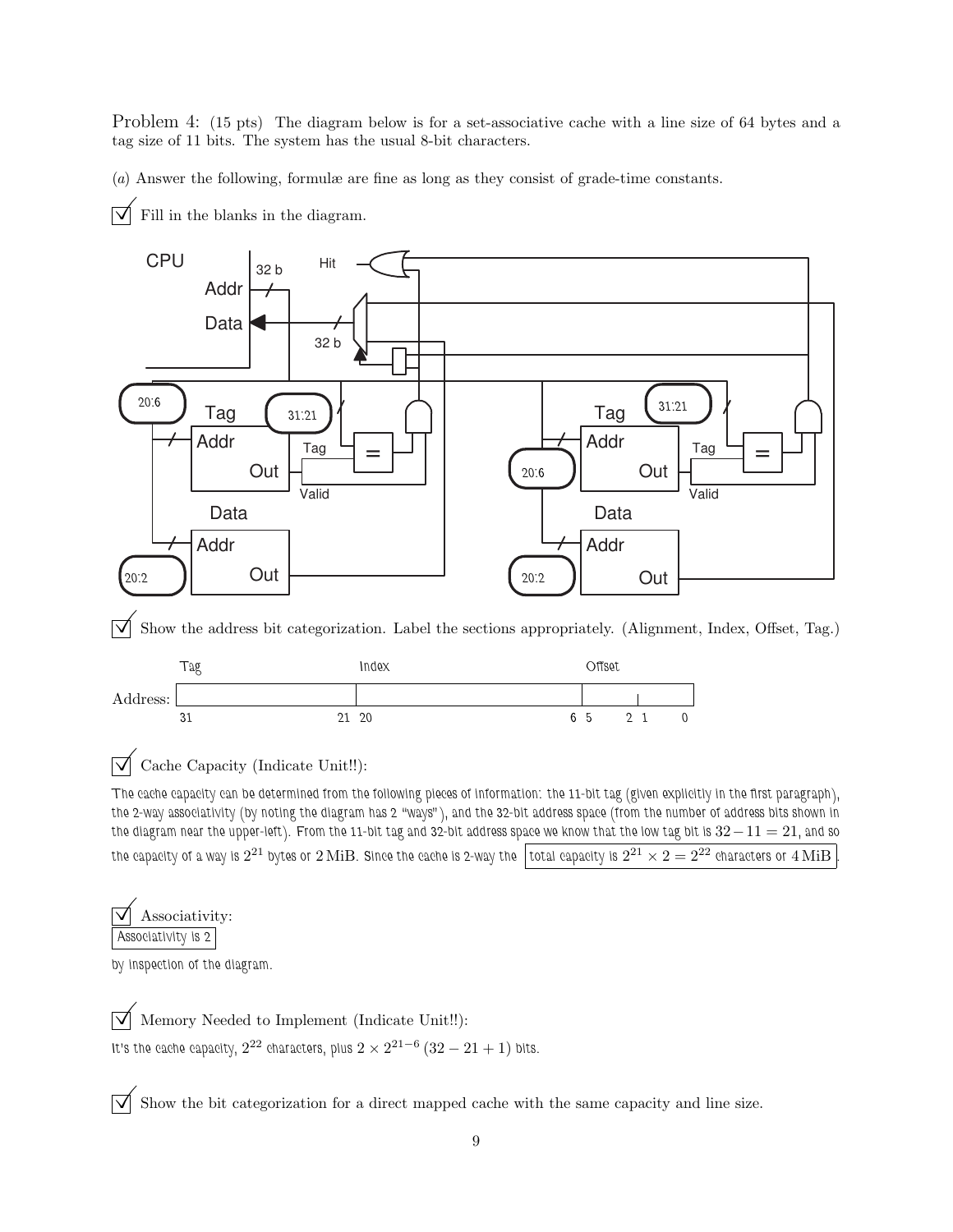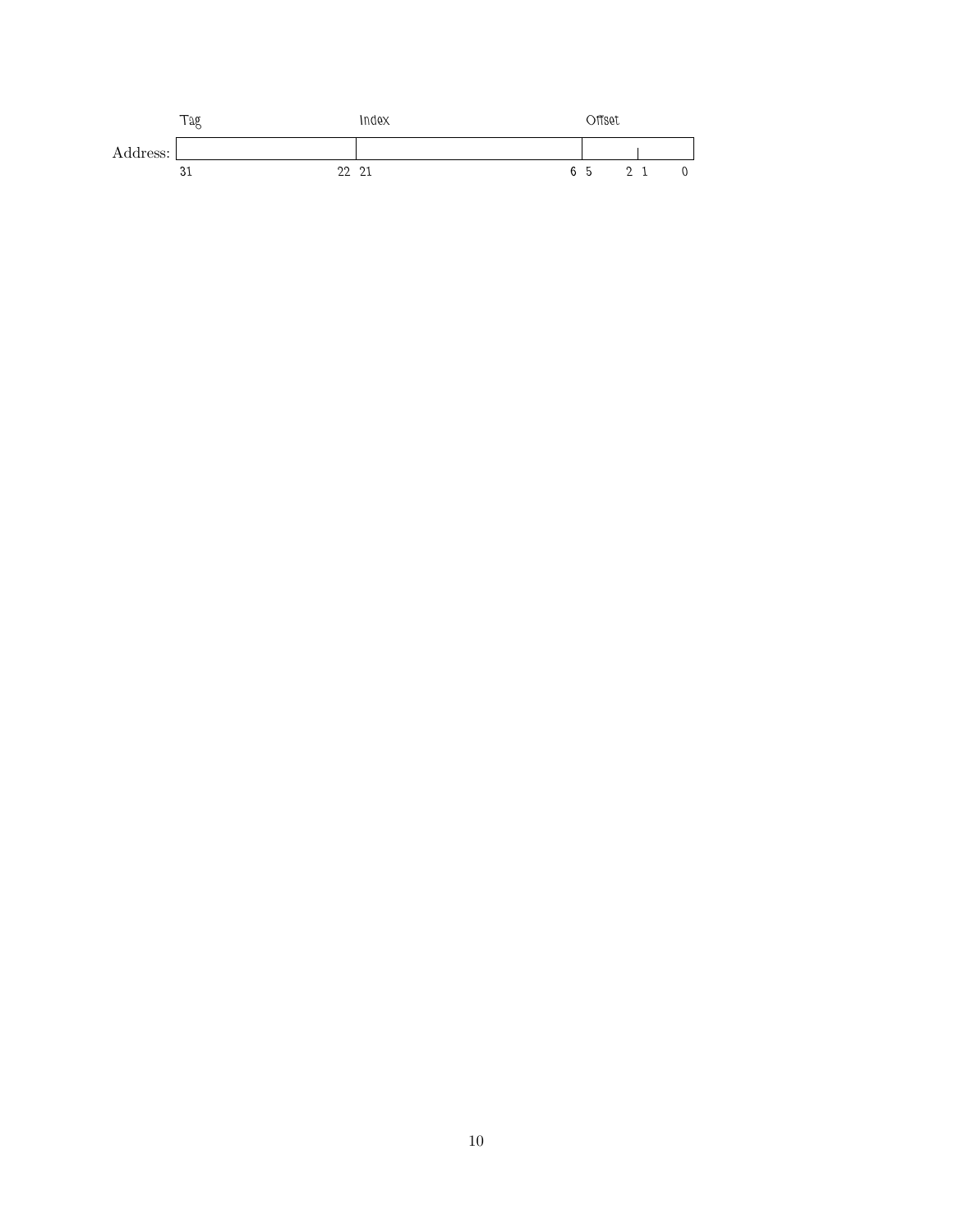## Problem 4, continued:

(b) The code below runs on a 32 MiB direct-mapped cache with a 256-byte line size. Initially the cache is empty; consider only accesses to the array.

 $\overrightarrow{\mathbf{V}}$  What is the hit ratio running the code below? Explain

```
double sum = 0.0;
double *a = 0x2000000; // sizeof(double) == 8
int i;
int ILIMIT = 1 \leq 11;
                       11 = 2^{11}
```

```
for (i=0; i<IILMIT; i++) sum += a[ 4 * i];
```
The line size of  $2^8$  characters is given, the size of an array element is  $8=2^3$  characters, and so there are  $2^{8-3}=2^5$  elements per line. However, because the array index is multiplied by four only every fourth element is read, or  $2^5/4=2^3$  elements per line. The first access, at  $\mathtt{i}=$ 0, will miss but bring in a line with  $2^5$  elements, the next  $2^3-1$  accesses will be to data on the line, but eighth access after the miss will miss again. Therefore the hit ratio is  $\frac{7}{8}$ .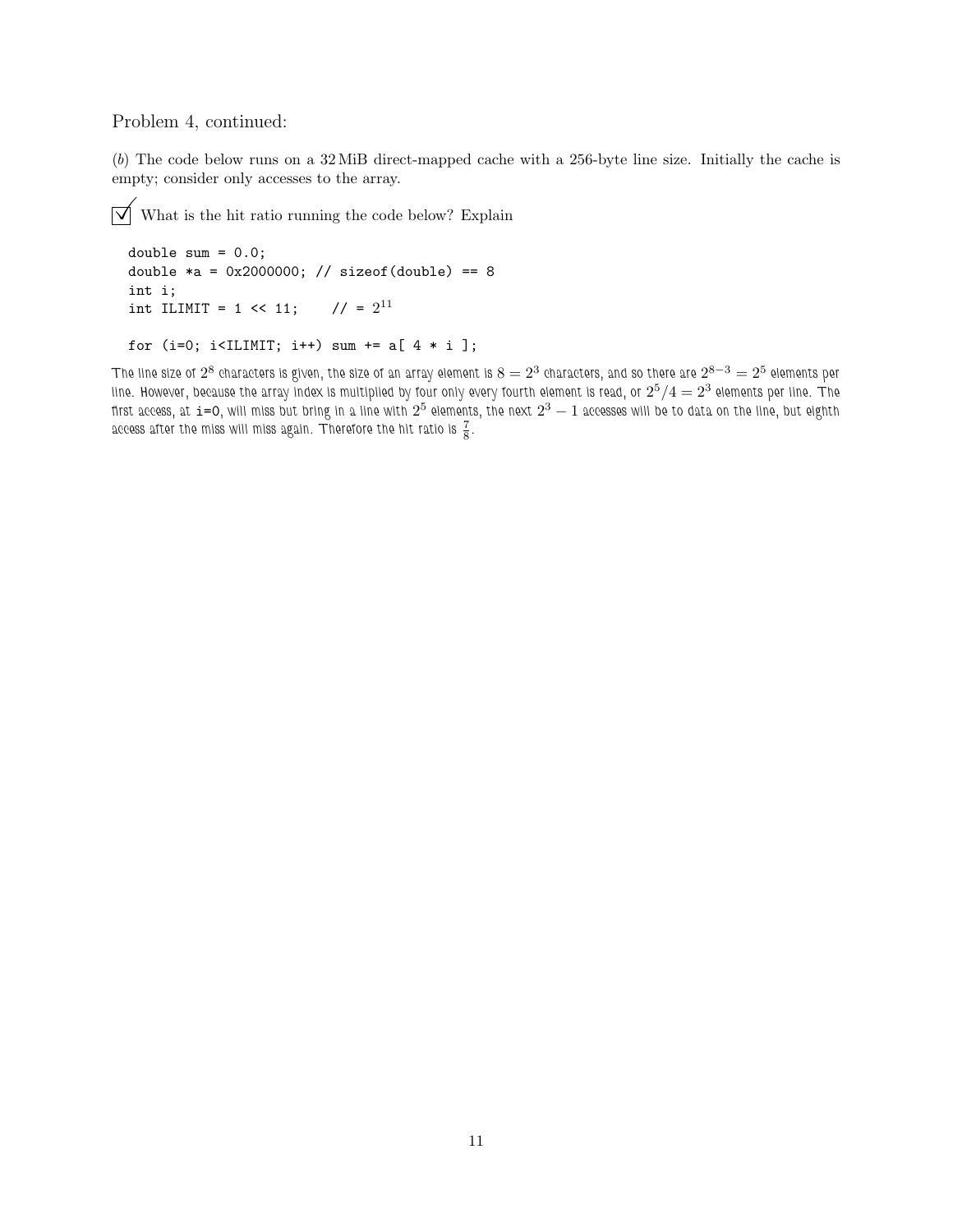Problem 5: (15 pts) Several possible new MIPS instructions appear below. Show how each instruction can be encoded and show datapath changes needed to implement the instruction.

- The changes cannot break existing instructions.
- The changes can not have a large impact on clock frequency.
- A shift unit is present, but not shown.

Note: The original exam only asked for a summary of datapath changes, and did not mention the shift unit or clock frequency.

Also indicate the relative difficulty of implementing the instruction. If an instruction is deemed moderate or difficult indicate the most important reasons why.



Continued on next page.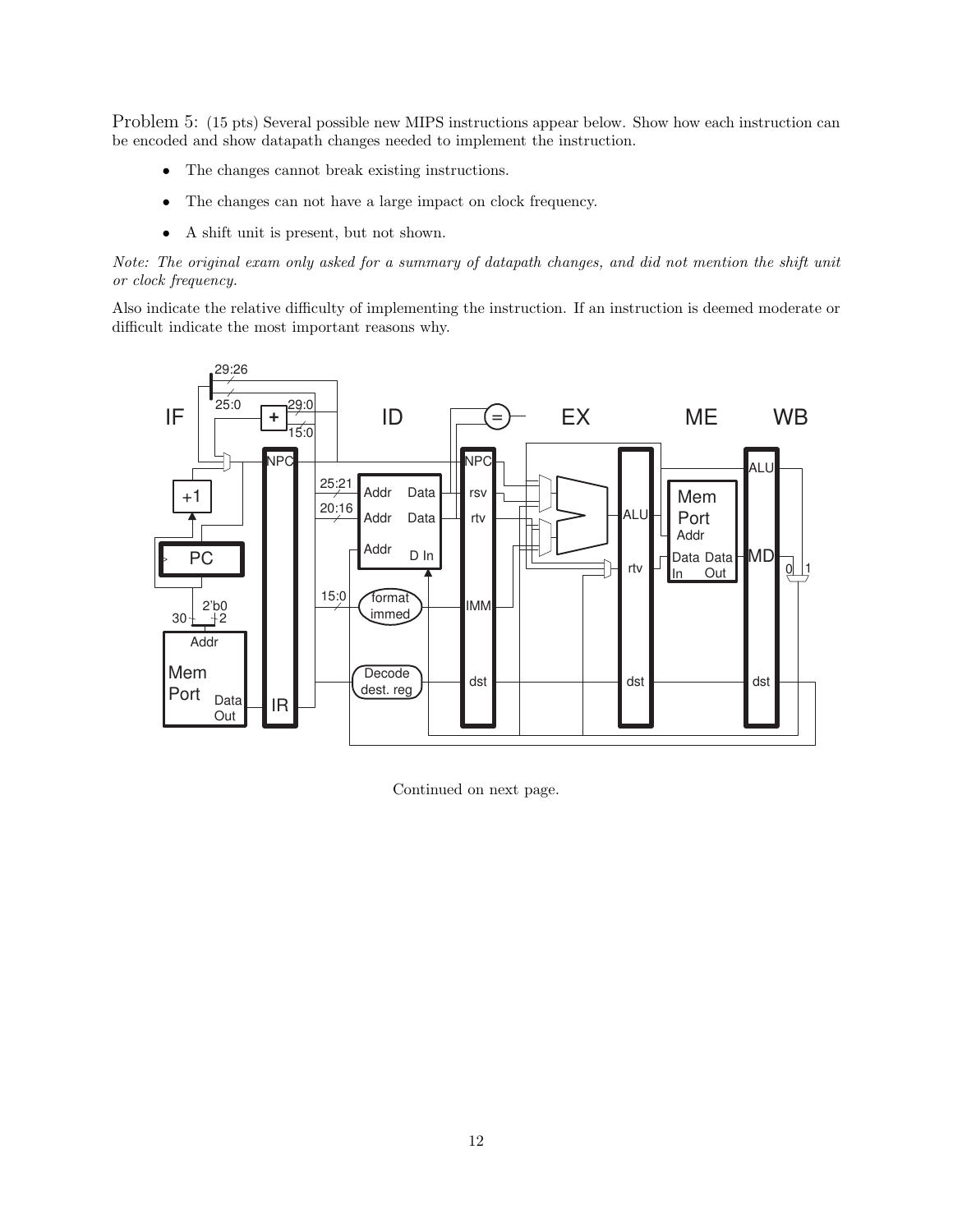(a) The sllii instruction is like an lui except it can shift the immediate by any amount. For example, sllii r1, 0x1234,16 would be equivalent to an lui r1, 0x1234.

sllii r1, 0x1234, 6 ! r1 = 0x1234 << 6

 $\overrightarrow{\mathcal{A}}$  Show possible encoding (instruction format (R, I, etc) and field (rs, rt, etc) usage):

Because it has an immediate and register it would have to be format I. The rs field will be used to hold the shift amount, leaving the role of the rt field unchanged.



 $\overrightarrow{\bigvee}$  Easy, moderate, or difficult to implement:

## $\sqrt{\phantom{a}}$  Show datapath changes.

This should be easy because there already is a shift unit (for the s11 and friends). For the new instruction the "shiftee" input to the shift unit will also have to connect to the ID/EX. IMM latch, and the shift amount input would have to connect to a new ID/EX.rs latch (not to be confused with ID/EX.rsv).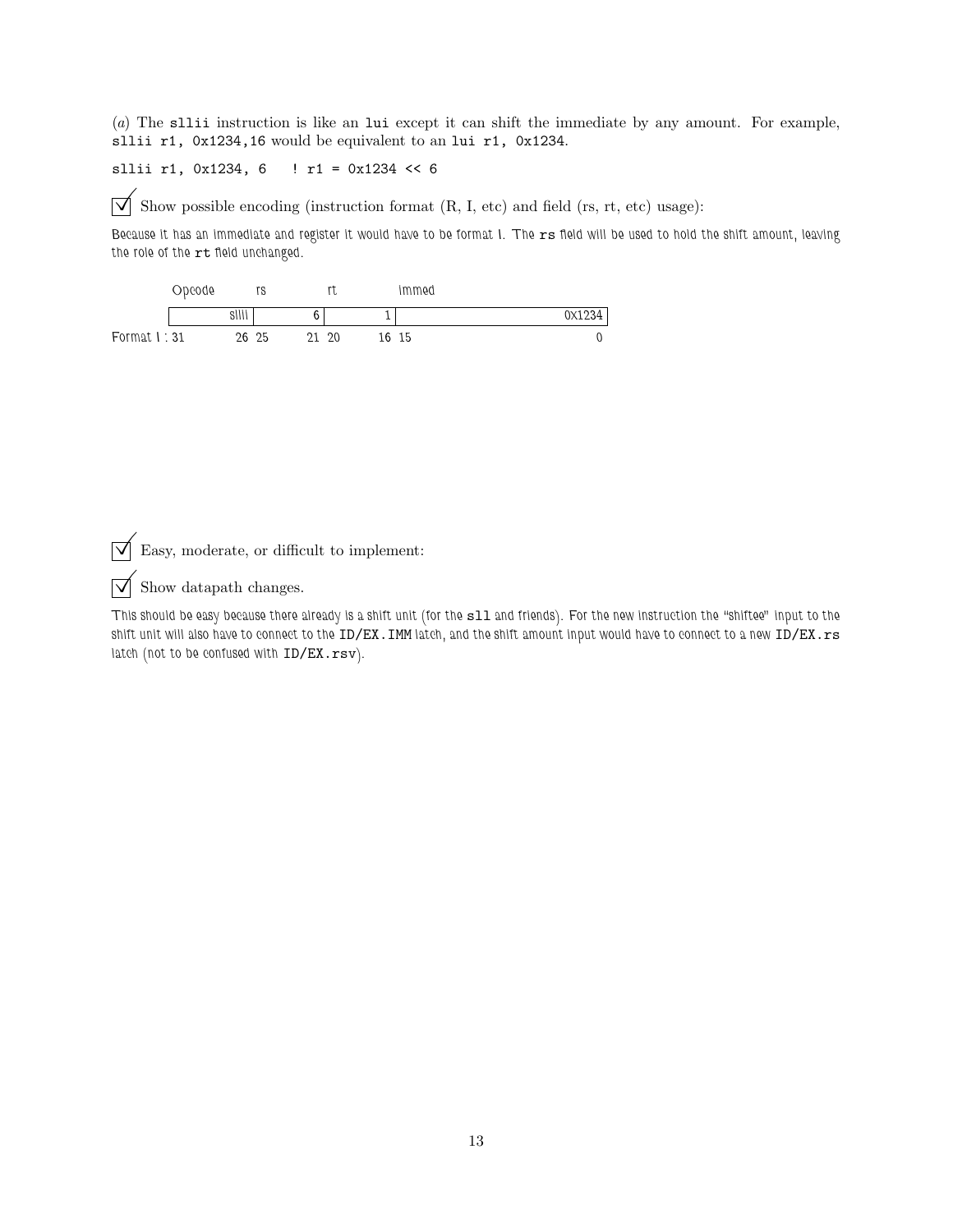Problem 5, continued:



(b) The adds (add scaled) can shift the second operand left by any amount.

adds r1, r2, r3, 4  $!$  r1 = r2 + ( r3 << 4)

 $\overline{\vee}$  Show possible encoding:

The encoding is easy, just put the shift amount in the sa field. In fact, there would be no reason to choose a new func field value because add is ordinarily defined with an sa field value of 0.



 $\overrightarrow{\mathsf{a}}$  Easy, moderate, or difficult to implement:

## $\triangledown$  Show datapath changes.

This would be moderately difficult to implement because the shift needs to be performed before the ALU operation. Since arbitrary shifts cannot be done quickly, a stage would have to be added between ID and EX.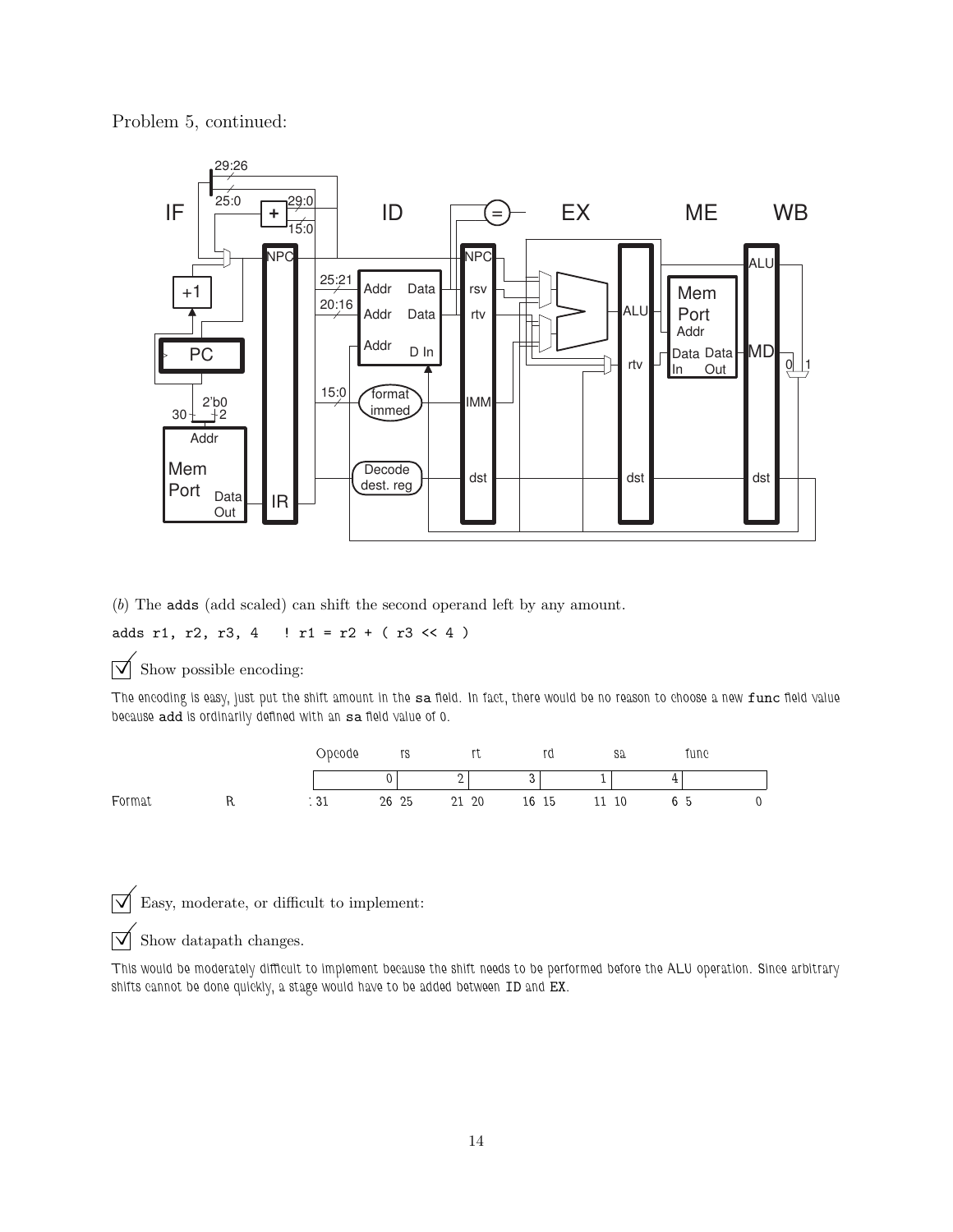(c) The addsid instruction produces a sum like add but one operand is obtained from memory.

addsid r1, r2,  $(r3)$  ! r1 = r2 + Mem[r3]

 $\triangledown$  Show possible encoding:

The encoding here is also easy. Make the memory address register rt.

|             | opcode |    | rs  |   |    |    |    | sa |     | runc |
|-------------|--------|----|-----|---|----|----|----|----|-----|------|
|             |        |    |     | ∽ |    |    |    |    |     |      |
| Format R:31 |        | 26 | -25 |   | 20 | ⊾6 | 15 | 10 | ნ 5 |      |

 $\overrightarrow{\bigvee}$  Easy, moderate, or difficult to implement:

 $\triangledown$  Show datapath changes.

This is difficult because the memory port is in the stage after the ALU. There are no reasonable ways to get the value read from memory back to the ALU. Here are some unreasonable ways:

Add a new stage between ID and EX, and put a memory port there. This isn't a good idea because memory ports are expensive.

Add a new stage, call it MS (memory source). Unlike the solution above, the MS stage will share a memory port with ME. This will require a multiplexor on the memory port address input, as well as control logic to detect the structural hazard. Further, it will likely strain critical path since it's the memory port that is hardest to squeeze into one cycle.

Add a new stage, EX2, after ME, the new stage will have an ALU to do any operations that could not be done in EX. Besides the cost, there will be bypass issues with this solution.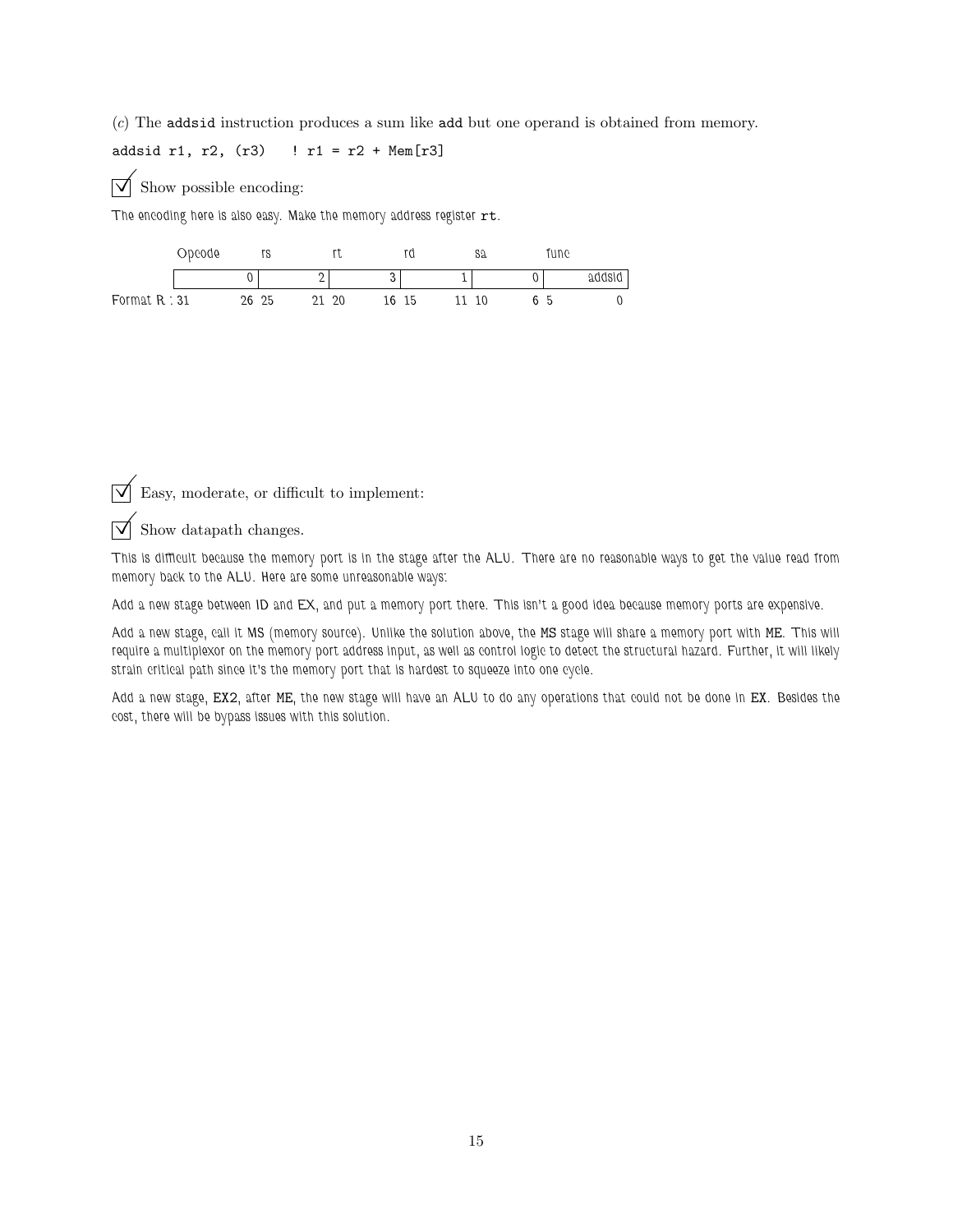Problem 6: (10 pts) Consider a single four-way superscalar implementation and a chip with four scalar implementations (like our five-stage MIPS). Both are statically scheduled and have similar features.

Why might the clock frequency of the superscalar system be lower than the scalar systems?

Bypass paths are the main culprit in several ways. First, physical distances are larger and so there will be higher propagation delays. Bypass multiplexors will also have more inputs,  $2n$  inputs each for an  $n$ -way superscalar. If control logic is placed in ID then that should not have an impact on clock frequency for something as small as a 4-way system.

 $\overrightarrow{\mathsf{M}}$  Why might the chip area (or cost) of the four scalar systems be less than the superscalar system?

An  $n$ -way, 5-stage superscalar might have about  $2n^2$  bypass paths, whereas  $n$  scalar systems would just have  $2n$  paths. For that reason the scalar systems would cost less. There might be some savings with the superscalar systems, such as fewer memory ports or floating-point units.

 $\overrightarrow{\mathcal{A}}$  How does the average program run less efficiently on the superscalar system than on one of the scalar systems? (Less efficiently means more stalls and squashes.)

There are only a few instruction pairs that can cause the scalar system to stall, such as a load followed by an instruction that uses the loaded value. There are no stalls for consecutive dependent arithmetic instructions, and no stalls or squashes for taken branches (assuming the needed bypasses are present). In contrast, dependent instructions in the same group (fetched together) on the superscalar system will cause a stall. For that reason, execution will be less efficient.

 $\forall$  Given the answers above, why does a typical chip have two four-way superscalar implementations rather than eight scalar implementations? (Please do not confuse eight scalar implementations with one eight-way superscalar system.)

Lets consider the simpler tradeoff of one 4-way superscalar vs. four scalar processors. If a program could be perfectly parallelized (achieve linear speedup) then it would execute faster with four scalar processors because their clock frequency would be higher and because there would be fewer stalls. However, writing parallel code is often difficult, for some classes of programs very very difficult. The 4-way superscalar is faster for the programs you already have. (Beyond 4-way efficiency drops sharply, which is why chips have several 4-way cores.)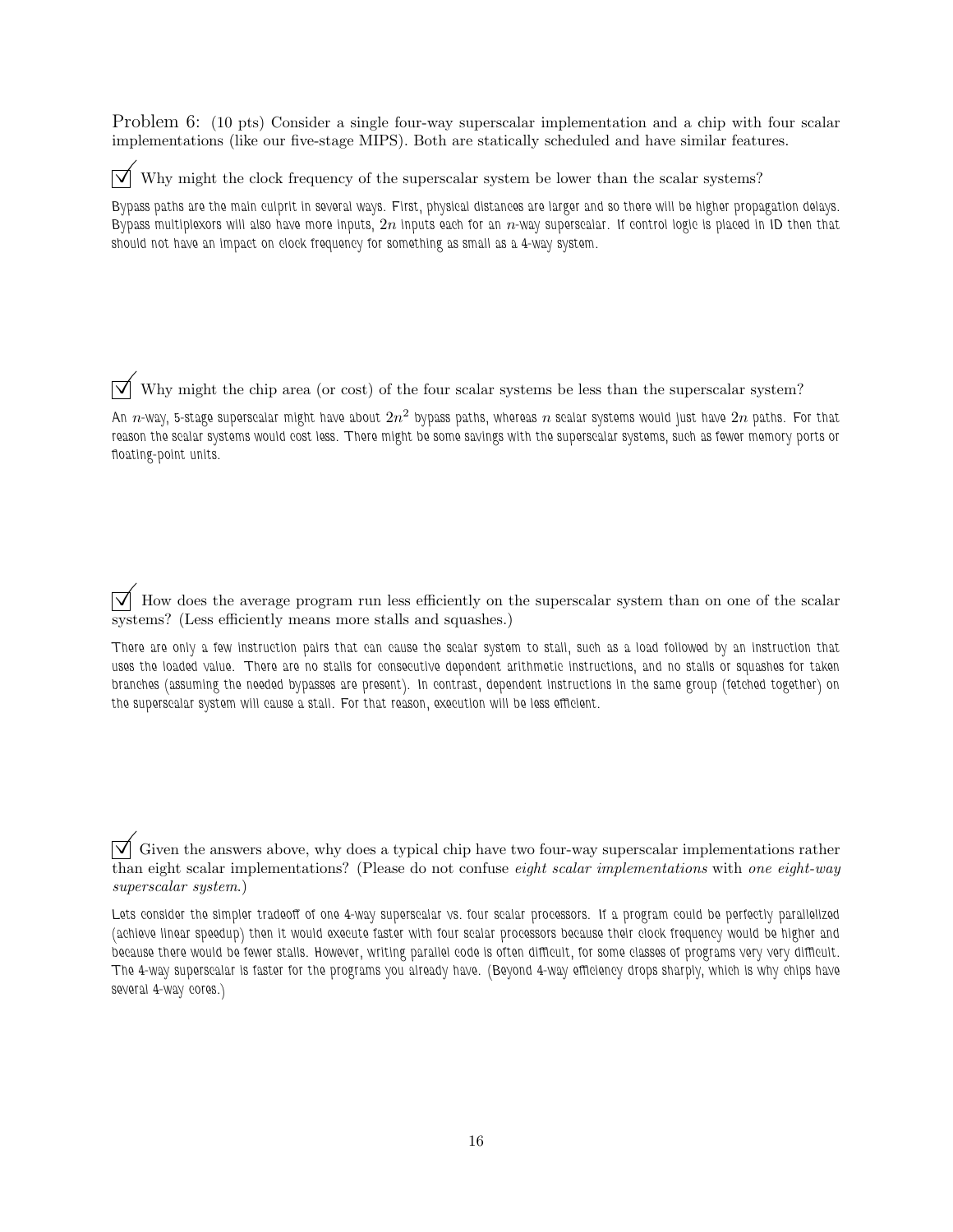Problem 7: (15 pts) Answer each question below.

(a) One use for exceptions is to implement rare or specialized instructions in software (called emulation). One example is the SPARC quad-precision arithmetic instructions, such as faddq f4, f8, f12 (floating-point add quad). No existing SPARC implementation can execute these instructions in hardware.

 $\sqrt{\phantom{a}}$  Why would faddq have to raise a precise exception in order to be emulated?

The emulation code will reproduce what the faddq was supposed to do, meaning it will read the source registers, compute a 128-bit floating-point sum, and write that sum to the destination registers. It will then resume execution at the instruction following faddq. To do that the exception handler (which calls the emulation code) must be reached as though execution jumped to the handler just before the faddq (the precise exception definition). If the exception were not precise then execution might have reached several instructions after faddq, perhaps overwriting one of its source registers, making it impossible to emulate, and anyway making it impossible to return to the instruction after faddq (which would then execute a second time).

(b) Consider an implementation similar to our pipelined MIPS in which a floating-point overflow on a fmuld did not raise a precise exception (because the hardware to do so would not be worth the trouble).

 $\triangledown$  Does that mean it would not be possible for the faddq to raise the precise exception needed for emulation? Explain.

No, because the faddq would raise an illegal instruction exception, which is detected early enough to be precise.